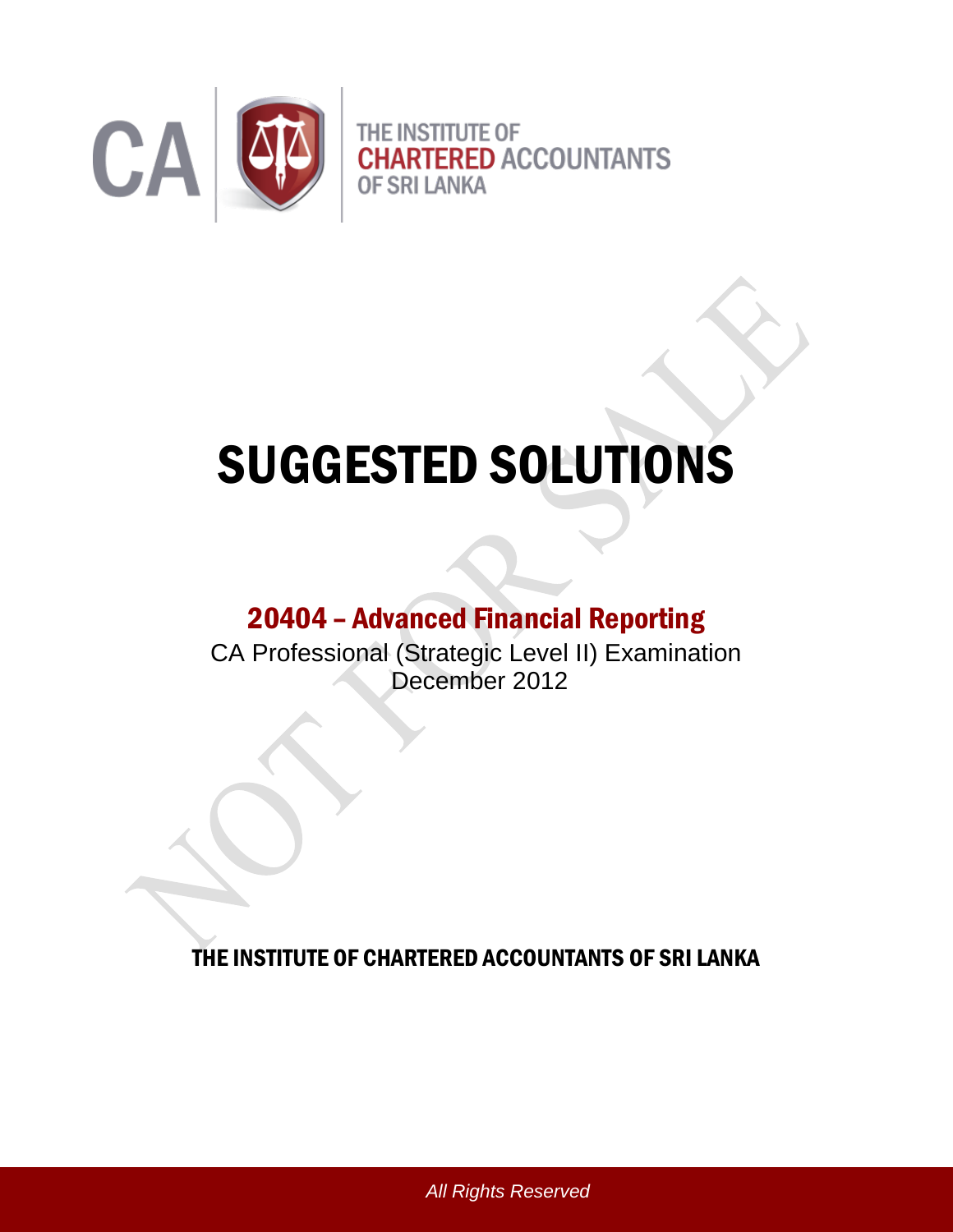#### **DRW Group Consolidated Statement of comprehensive income for the year ended 31 December 2011**

|                                                      | <b>DRW</b>    | <b>SW</b>     | 6 Months      | Adjustment     | <b>DRW</b>    |
|------------------------------------------------------|---------------|---------------|---------------|----------------|---------------|
|                                                      |               |               | results of SW |                | Group         |
|                                                      | A             | B             | $C = B / 2$   | D              | $A + C + D$   |
|                                                      | <b>Rs.000</b> | <b>Rs.000</b> | <b>Rs.000</b> | <b>Rs.000</b>  | <b>Rs.000</b> |
| Revenue                                              | 92,500        | 45,000        | 22,500        |                | 115,000       |
| <b>Cost of Sales</b>                                 | (70, 500)     | (36,000)      | 18,000        | $(120) + (50)$ | (88, 670)     |
| <b>Gross Profit</b>                                  | 22,000        | 9,000         | 4,500         | $(120) + (50)$ | 26,330        |
| Distribution cost                                    | (2,500)       | (1,200)       | (600)         |                | (3,100)       |
| Administrative expenses                              | (5,500)       | (2,400)       | (1,200)       | (1,500)        | (8,200)       |
| <b>Finance Cost</b>                                  | (100)         |               |               |                | (100)         |
| Profit before tax                                    | 13,900        | 5,400         | 2,700         | (1670)         | 14,930        |
| Income tax                                           | (3,400)       | (1,500)       | (750)         |                | (4,150)       |
| Profit after tax                                     | 10,500        | 3,900         | (1,950)       | (1670)         | 10,780        |
| Other Comprehensive<br>Income                        |               |               |               |                |               |
| FV of Property                                       |               |               |               | 500-150        | 350           |
| AFS FV gain                                          |               |               |               | 300            | 300           |
| Total other comprehensive<br>income                  |               |               |               |                | 650           |
| <b>Total Comprehensive</b><br>Income                 |               |               |               |                | 11,430        |
| Profits attributable to NCI<br>$(1,780 \times 23\%)$ |               |               |               |                | 409           |
| Profits attributable to group<br>shareholders        |               |               |               |                | 10,371        |
|                                                      |               |               |               |                | 10,780        |
| Profits attributable to NCI                          |               |               |               | 409            | 409           |
| Profits attributable to<br>shareholders              |               |               |               |                | 11,021        |
| <b>Total Comprehensive</b><br>Income                 |               |               |               |                | 11,430        |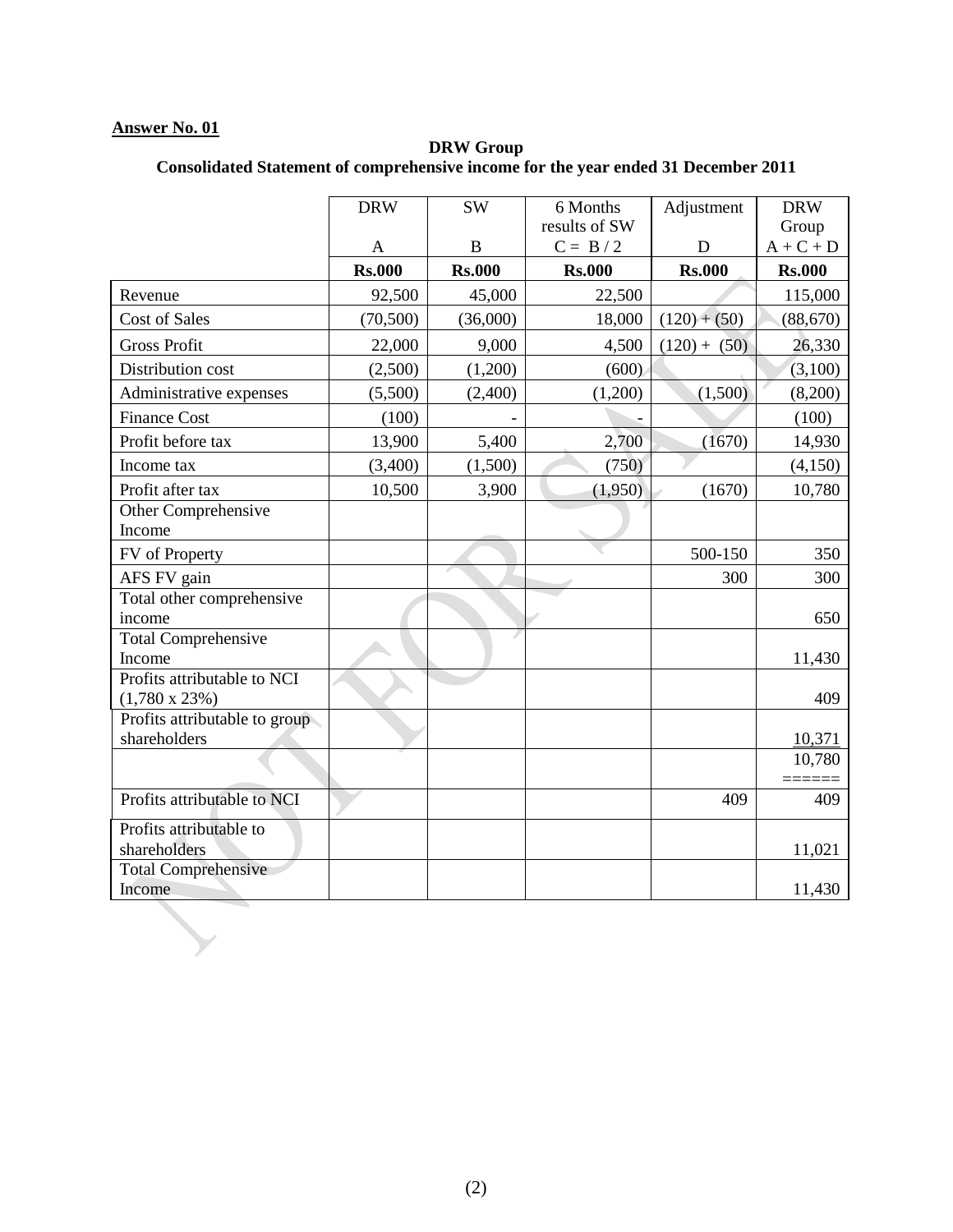**DRW Group Consolidated Statement of Financial Position as at 31 December 2011**

|                             |                             |                            |                                           | Post                              | <b>DRW</b>             |
|-----------------------------|-----------------------------|----------------------------|-------------------------------------------|-----------------------------------|------------------------|
|                             | <b>DRW</b><br><b>Rs.000</b> | <b>SW</b><br><b>Rs.000</b> | At Acquisition<br><b>Rs.000</b>           | Acquisition<br><b>Rs.000</b>      | Group<br><b>Rs.000</b> |
| <b>Assets</b>               |                             |                            |                                           |                                   |                        |
| <b>Non-Current Assets</b>   |                             |                            |                                           |                                   |                        |
| Property Plant and          |                             |                            |                                           |                                   |                        |
| Equipment                   | 25,500                      | 13,900                     | 1000                                      | 500-50                            | 40,850                 |
| Goodwill                    |                             |                            | $12,000+800+1950$<br>2550-5,000-1000-1200 |                                   | 5,000                  |
|                             |                             |                            |                                           |                                   |                        |
| <b>Brand Name</b>           |                             |                            | 1,200                                     | $-120$                            | 1,080                  |
| Investment                  | 1,800                       |                            | $-800$                                    | 300                               | 1,300                  |
|                             |                             |                            |                                           |                                   |                        |
| <b>Current Assets</b>       | 12,500                      | 2,400                      |                                           | 600                               | 15,500                 |
|                             |                             |                            |                                           |                                   |                        |
|                             |                             |                            |                                           |                                   |                        |
| <b>Total Assets</b>         | 39,800                      | 16,300                     | 6,400                                     | 1230                              | 63,730                 |
|                             |                             |                            |                                           |                                   |                        |
| <b>Equity and Liability</b> |                             |                            |                                           |                                   |                        |
| Equity                      |                             |                            |                                           |                                   |                        |
| Equity share of Rs.1 each   | 12,000                      | 5,000                      | 12,000-5000                               |                                   | 24,000                 |
| Revaluation reserve         |                             |                            |                                           | 500-150                           | 350                    |
| Other equity reserves       | 2,500                       |                            |                                           | 300                               | 2,800                  |
| Retained earnings           | 12,300                      | 4,500                      | $-2550$                                   | $-120-50$<br>$+169 - 1,500 - 409$ | 12,340                 |
| <b>NCI</b>                  |                             |                            | 1950                                      | $+600-169+409$                    | 2,790                  |
|                             |                             |                            |                                           |                                   |                        |
| Non-current Liabilities     |                             |                            |                                           |                                   |                        |
| Loan notes                  | 3,000                       | 4,000                      |                                           |                                   | 7,000                  |
| Differed Tax                |                             |                            |                                           | 150                               | 150                    |
| <b>Current Liabilities</b>  | 10,000                      | 2,800                      |                                           | 1500                              | 14,300                 |
| Total equity & liabilities  | 39,800                      | 16,300                     | 6,400                                     | 1230                              | 63,730                 |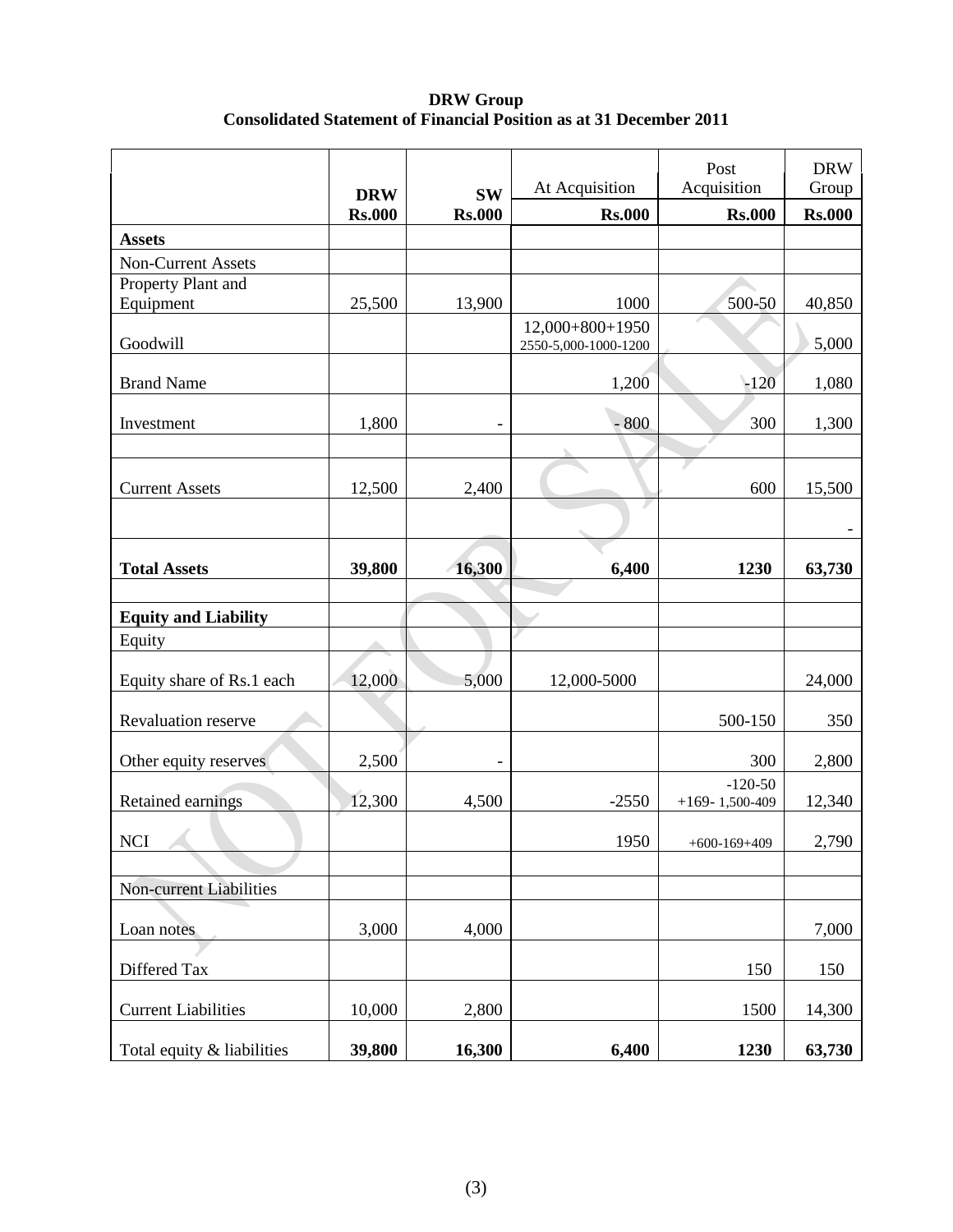# **Workings**

| 1. | Goodwill                                    |                                    |
|----|---------------------------------------------|------------------------------------|
|    |                                             | <b>Rs. '000</b><br><b>Rs. '000</b> |
|    | Consideration                               |                                    |
|    | <b>Shares</b><br>5,000*80%*3/5*5<br>$=$     | 1,2000                             |
|    | 5,000*80%*100/500<br>6% Loan (Notes)<br>$=$ | 800                                |
|    | <b>NCI</b>                                  | 1,950                              |
|    |                                             | 14,750                             |
|    | FV of net assets acquired                   |                                    |
|    | Reported NA                                 | 9,500                              |
|    | Post Acquisition profits                    | $-1,950$                           |
|    | <b>PPE</b>                                  | 1,000                              |
|    | <b>Brand</b>                                | 1,200                              |
|    |                                             | 9,750                              |
|    |                                             | (9,750)                            |
|    |                                             | 5,000                              |
|    | <b>NCI</b><br>Rs. 1,950<br>Rs. 9,750 x20%   |                                    |
|    |                                             |                                    |

 $\overline{\mathbf{u}}$ 

|    |                                                                                          |                | <b>Rs.</b> '000 | Rs. '000      |  |
|----|------------------------------------------------------------------------------------------|----------------|-----------------|---------------|--|
| 2. | <b>Right Issue</b>                                                                       |                |                 |               |  |
|    | Shares held by NCI Before right issue                                                    |                |                 | 1,000         |  |
|    | Shares subscribed                                                                        |                |                 | 200           |  |
|    | Total Shares held by NCI                                                                 |                |                 | 1,200         |  |
|    | <b>Total Shares in issue</b>                                                             |                |                 | 5,200         |  |
|    | NCI after right                                                                          |                |                 | 23%           |  |
|    | Fair value before rights issue excluding<br>post acquisition profit                      |                | 9,750           |               |  |
|    | <b>Cash Received</b>                                                                     |                | 600             |               |  |
|    | Share Capital 31/12/2011                                                                 |                |                 | 10,350        |  |
|    | NCI before right issue                                                                   | Rs. 9 150x20%  |                 | 1,950         |  |
|    | NCI after right issue                                                                    | Rs. 10,350x23% |                 | 2 3 8 0 . 5 0 |  |
|    | Increase due to right issue<br>Rs. $2,380.50 -$ Rs. $1,950$<br>Shareholders of DRW (77%) |                |                 | 430.50        |  |
|    | $(Rs. 600 - Rs. 430.50)$                                                                 |                |                 | <u>169.50</u> |  |
|    |                                                                                          |                |                 | 600.00        |  |
|    |                                                                                          |                |                 | =====         |  |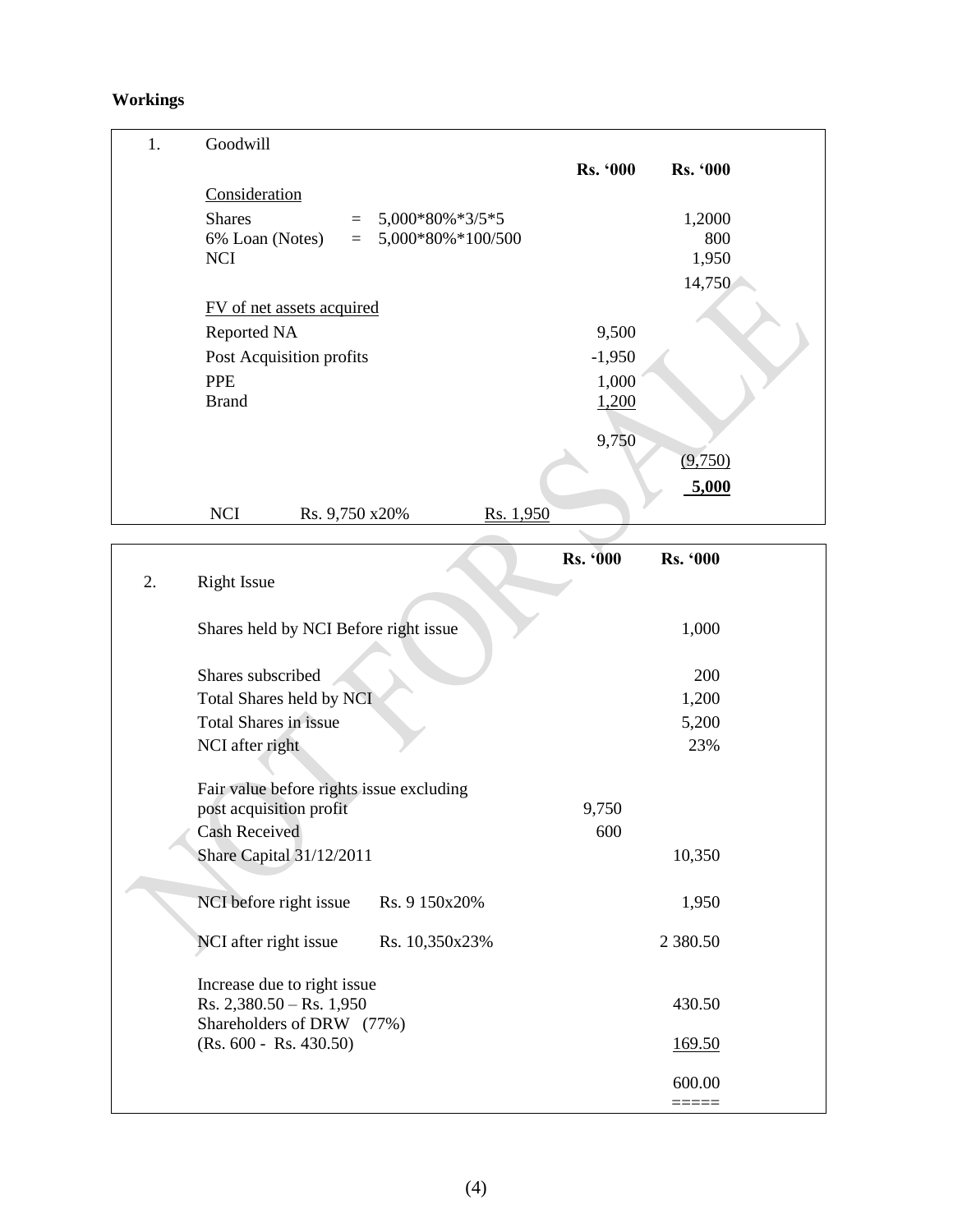| 3. | NCI at 31/12/2011        | <b>Rs. '000</b> |  |
|----|--------------------------|-----------------|--|
|    | NCI at Acquisition       | 1,950           |  |
|    | Rights issue             | 600             |  |
|    | Post-acquisition Profits | 409.40          |  |
|    | Share of rights DRW      | (169.50)        |  |
|    | Net Assets               | 2789.90         |  |
|    |                          |                 |  |

| 4. | SW Reserve reconciliation |                     |                 |                 |  |
|----|---------------------------|---------------------|-----------------|-----------------|--|
|    |                           |                     | <b>Rs. '000</b> | <b>Rs. '000</b> |  |
|    | Reserves at $31/12/2010$  | Rs. 4,500-Rs. 3,900 |                 | 600             |  |
|    | 1st 6 months              | 3,900 x 50%         |                 | 1,950           |  |
|    | Pre-Acquisition reserves  |                     |                 | 2550            |  |
|    |                           |                     |                 |                 |  |
|    | Profit for 2011           |                     | 3,900           |                 |  |
|    | Post-Acquisition (6 M)    |                     | 1,950           |                 |  |
|    |                           |                     |                 |                 |  |
|    | Depreciation              |                     | (50)            |                 |  |
|    | Amortization              |                     | (120)           | 1,780           |  |
|    | <b>NCI</b>                | 23%                 |                 | 409.40          |  |
|    | Shareholders              | 77%                 |                 | 1,370.60        |  |
|    |                           |                     |                 | 1,780.00        |  |

| Loan should not be reclassified as a non-current liability. |
|-------------------------------------------------------------|
| It is a current liability as at 31/12/2011.                 |
|                                                             |

| 6. Legal charges incurred of Rs.1.5Mn on acquisition of SW should be charged to P/L. |  |  |  |
|--------------------------------------------------------------------------------------|--|--|--|
|                                                                                      |  |  |  |

 $\sum$ 

| <b>Group Retained Earnings</b><br>Opening profit of DRW $(Rs. 12,300 - Rs. 10,500)$<br>Profit for the year | <b>Rs. '000</b><br>1,800.00<br>10,370.60 |  |
|------------------------------------------------------------------------------------------------------------|------------------------------------------|--|
| Rights issue $-$ transfer from NCI                                                                         | 169.50<br>12,340.10                      |  |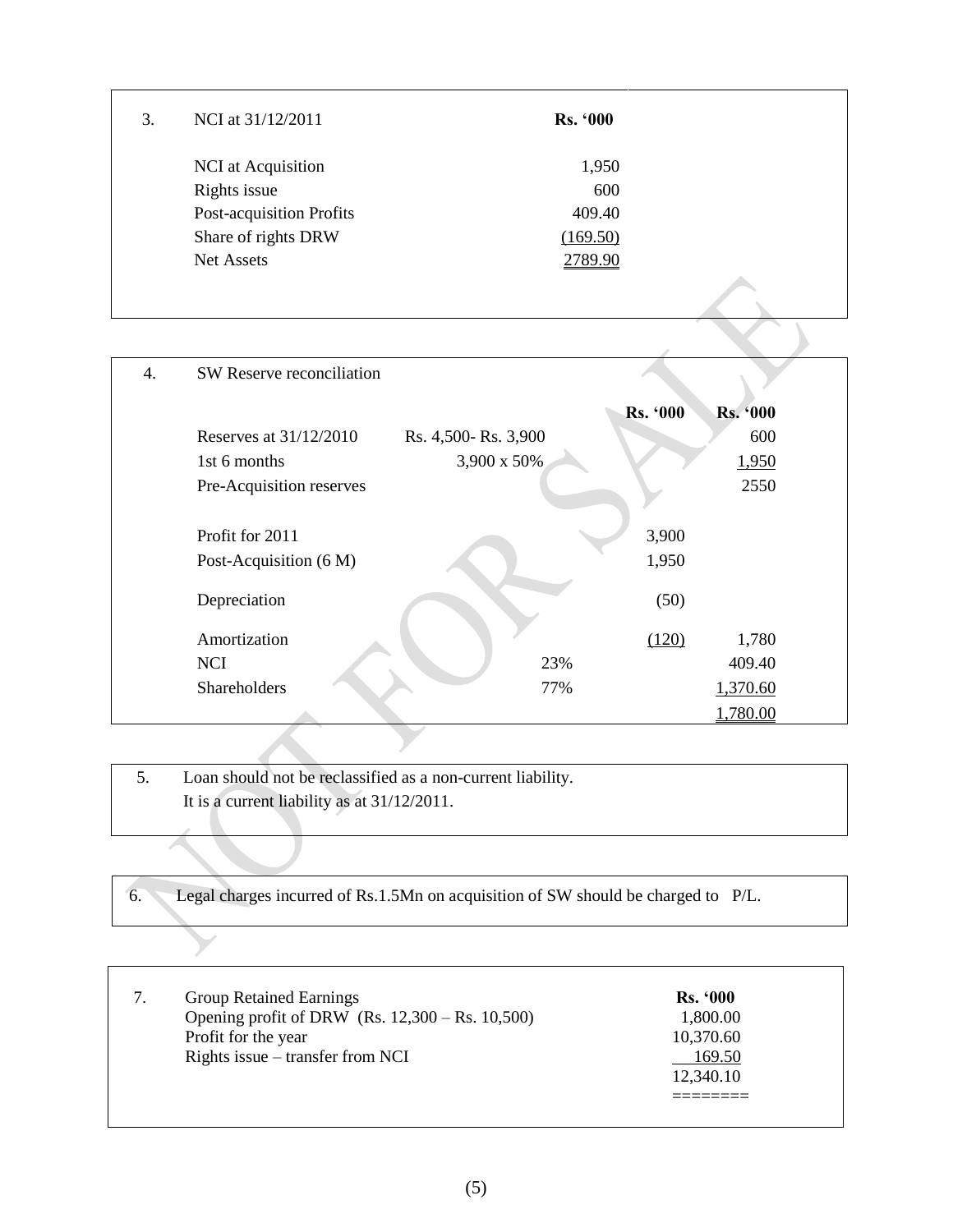(a) (i) LKAS 17, requires a lease to be classified as a finance lease, if it transfers substantially all the risks and rewards of ownership. If title of both elements are passed to the lessee at the end of the lease term, both elements may fall to be classified as a finance lease. If title to land never passes to the lessee, the land element is classified as an operating lease and building element is looked at separately and accounted for as either an operating lease or a finance lease depending on the terms of the lease.

> To classify the two elements of property separately the standard requires that the minimum lease payment be allocated to each element in proportion to their relative fair values at the inception of the lease.

> Nethu PLC should classify the land element of the transaction as an operating lease given the 30 year lease term. Annual rental of Rs. 1 million (2.5 million/100 million x 40 million) should be charged as an expenditure to statement of comprehensive income. Further 40% of the first lease rentals paid is attributable to land. Therefore out of the Rs. 20 million attributable to the land, Rs. 666,667 should be charged as an expenditure to statement of comprehensive income. Balance amount of Rs. 19,333,333 should be shown as a prepayment under non current asset.

> The lease term and useful life time of the building is 30 years. The present value of the minimum lease payment using the rate of interest implicit in the lease is closer to Rs. 60 million. At 1 April 2011, the building should be classified as a finance lease, recognize under property, plant and equipment at a value of Rs. 60 million. Nethu PLC should recognize at this date a corresponding finance lease obligation of Rs. 75 million. The difference between the asset value of Rs. 60 million and the lease obligation of Rs. 75 million amounting to Rs. 15 million should be recognized as an interest in suspense. This interest in suspense should be recognized as an expenditure over the lease period as given in LKAS.

> The amount of Rs. 30 million attributable to building element out of the first instalment paid, should be deducted from the lease liability.

(ii) The estimated useful life of the investment property is much longer than the lease term of four years. Therefore Tharu PLC is a lessor of an operating lease.

LKAS 17 requires that lease income from operating leases shall be recognized in income on a straight line basis over the lease term, unless another systematic basis is more representative of the time pattern in which benefit derived from the leased investment property is diminished.

The six month rent free period is a lease incentive, which shall be recognsied as an integral part of the net consideration agreed for the use of the leased investment property. Tharu PLC should recognize the aggregate cost of incentives as a reduction of rental income over the lease term. Therefore the rental income of Rs. 10,500,000 should be recognized in 2011/2012 financial statements of the company.

Total revenue Rs. 1,000,000 x 42 Month = Rs. 
$$
42,000,000
$$
  
Per annum Rs.  $\frac{42,000,000}{4}$  = Rs. 10,500,000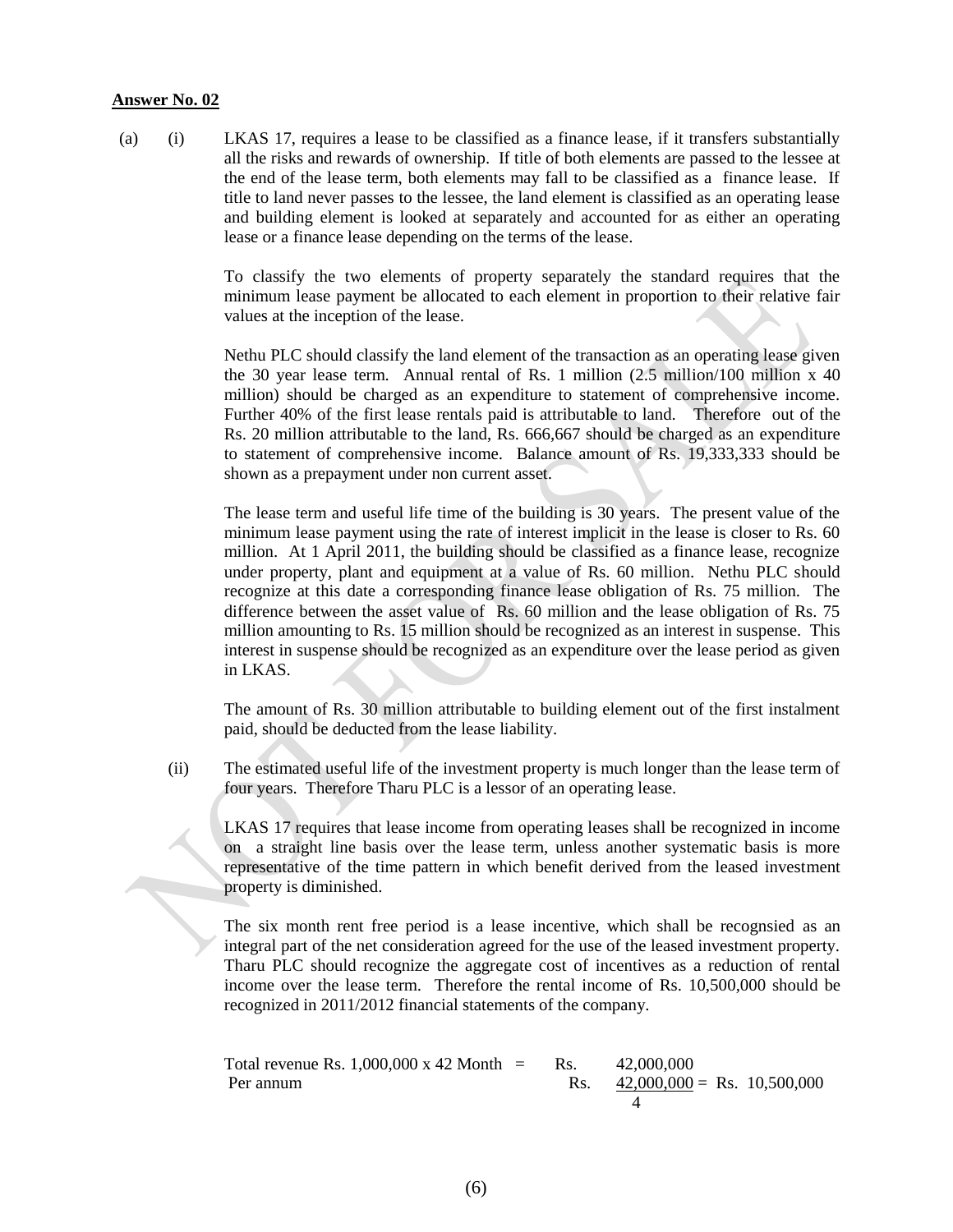- (b) (i) The revenue should be recognized at the point;
	- i. Risk and rewards are passed
	- ii. When no continuing managerial involvements are retained.

Accordingly in both cash and credit sales; the above two conditions are satisfied at the point of signing sales /purchase agreement.

- The customer is able to sell the land after signing of the SPA (risk and reward on ownership interest)
- Customer can build on the land (use for intended purpose)
- (ii) Total revenue

|                      |                           | #              | Price(Rs) | Value(Rs)  |
|----------------------|---------------------------|----------------|-----------|------------|
|                      |                           |                |           |            |
| Cash sales           |                           | $\overline{2}$ | 4,000,000 | 8,000,000  |
| Credit               | Down payment              | - 3            | 1,600,000 | 4,800,000  |
|                      | Deferred<br>payment at PV | 3              | 2,400,000 | 7,200,000  |
|                      |                           |                |           |            |
| <b>Total Revenue</b> |                           |                |           | 20,000,000 |

Interest income 720,000

| End of the | Annual      | Interest   | Capital       | Trade                    |                | 3 units      |
|------------|-------------|------------|---------------|--------------------------|----------------|--------------|
| year       | Installment | Income     | Repaid        | receivable               | Interest       | Trade        |
|            | (Rs.)       | (Rs.)      | (Rs.)         | (Rs.)                    | income $(Rs.)$ | receivable   |
|            |             |            |               |                          |                | (Rs.)        |
| 2011       | (757, 130)  | 240,000.00 | (517, 129.93) | 1,882,870.07             | 720,000.00     | 5,648,610.21 |
| 2012       | (757, 130)  | 188,287.01 | (568, 842.92) | 1,314,027.15             | 564,861.02     | 3,942,081.45 |
| 2013       | (757, 130)  | 131,402.71 | (625, 727.21) | 688,299.94               | 394.208.14     | 2,064,899.81 |
| 2014       | (757, 130)  | 68,82999   | (688, 299.94) | $\overline{\phantom{0}}$ | 206,489.98     |              |

(iii) - 2011 - Interest income on deferred payment arrangement at 10%

Balance outstanding after payment of first installment at the end of the year

Assume all the transactions have taken place at the beginning of the year.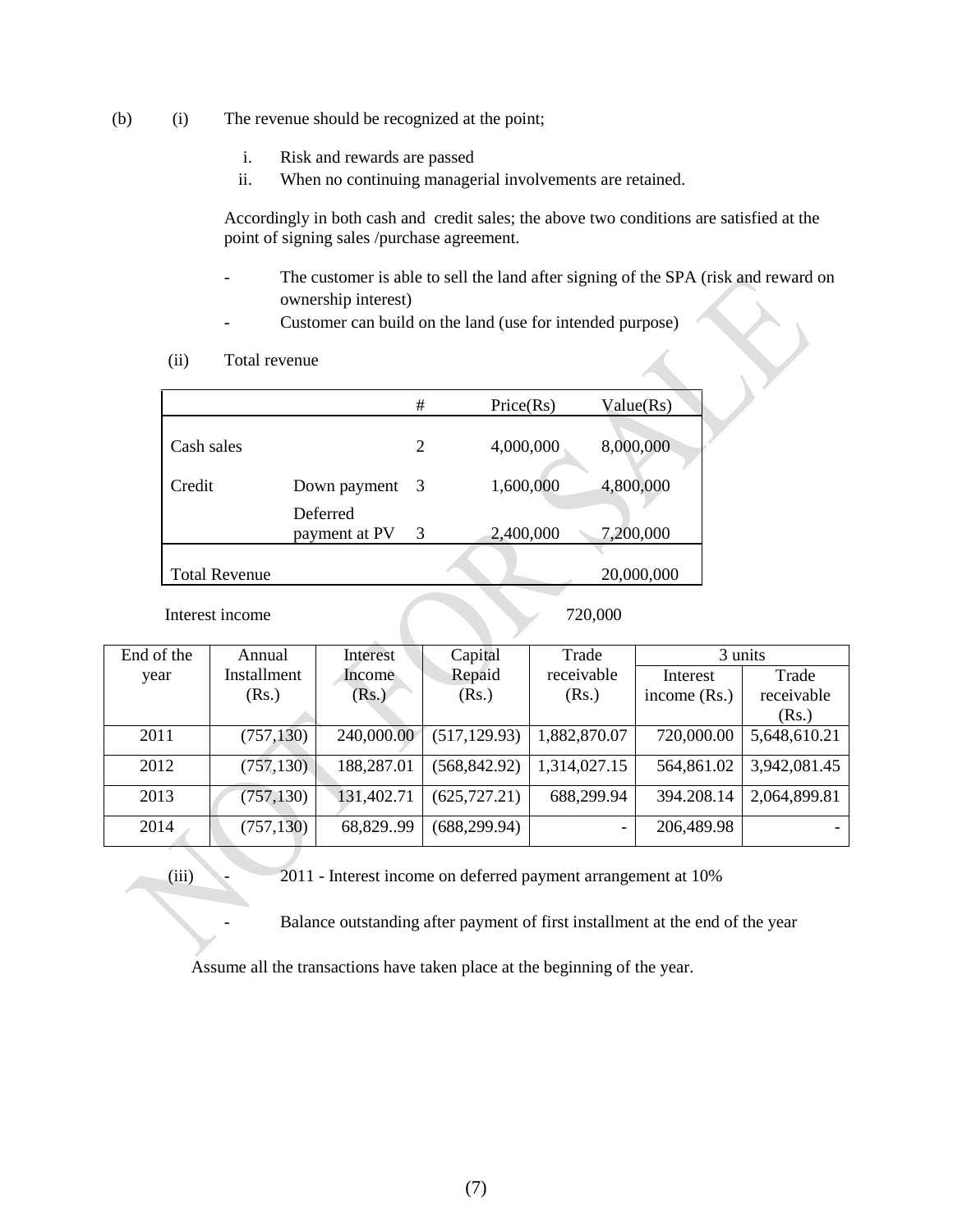| $(a)$ (i) |       | <b>ROCE</b>          | $=$ | 301.30 x 100      |
|-----------|-------|----------------------|-----|-------------------|
|           |       |                      | $=$ | 1,230.25<br>24.5% |
|           |       |                      |     |                   |
|           | (ii)  | Interest cover       | $=$ | 301.30            |
|           |       |                      |     | 40.5              |
|           |       |                      | $=$ | 7.4 times         |
|           |       |                      |     |                   |
|           | (iii) | Price Earnings Ratio | $=$ | <u>160</u>        |
|           |       |                      |     | 48.12             |
|           |       |                      | $=$ | 3.32              |
|           |       |                      |     | ===               |
|           | (iv)  | Dividend cover       | $=$ | 48.12             |
|           |       |                      |     | 10                |
|           |       |                      | $=$ | 4.812             |
|           |       |                      |     | ====              |
|           | (v)   | Inventory turnover   | $=$ | 760.5             |
|           |       |                      |     | 290.10            |
|           |       |                      |     |                   |
|           |       |                      | $=$ | 2.62 times        |
|           |       |                      |     |                   |

(5 marks)

| (b) | T`o       |  | Chairman                     |
|-----|-----------|--|------------------------------|
|     | From      |  | CEO                          |
|     | Subject : |  | <b>Financial Performance</b> |

#### **Profitability**

Company's gross profit margin and net profit margin have increased during 3 years. As a result the company's profitability has improved. Return on capital employed has shown a declining trend as the result of decrease in asset turnover.

#### Liquidity

Current ratio has increased while quick ratio has decreased resulting liquidity being deteriorated. This indicates, stock in trade has increased. Debtors' collection period has increased over the period and creditors' payment period has also increased which indicates that the liquidity position has decreased.

#### **Gearing**

Gearing ratio has increased. The reason for such increase may be new loans taken during 2011 and 2012. Decrease in interest cover also shows increase in loans.

#### Efficiency

Return on capital employed has decreased and stock holding period has increased which show that efficiency of operations has reduced. Credit management has also deteriorated over the years.

#### Conclusion

Profit reported on the face of the Income Statement do not always indicate the true financial position of the company. Profits have improved but other indicators such as liquidity, gearing and efficiency ratios show an adverse position. Therefore management should pay their attention to these aspects too.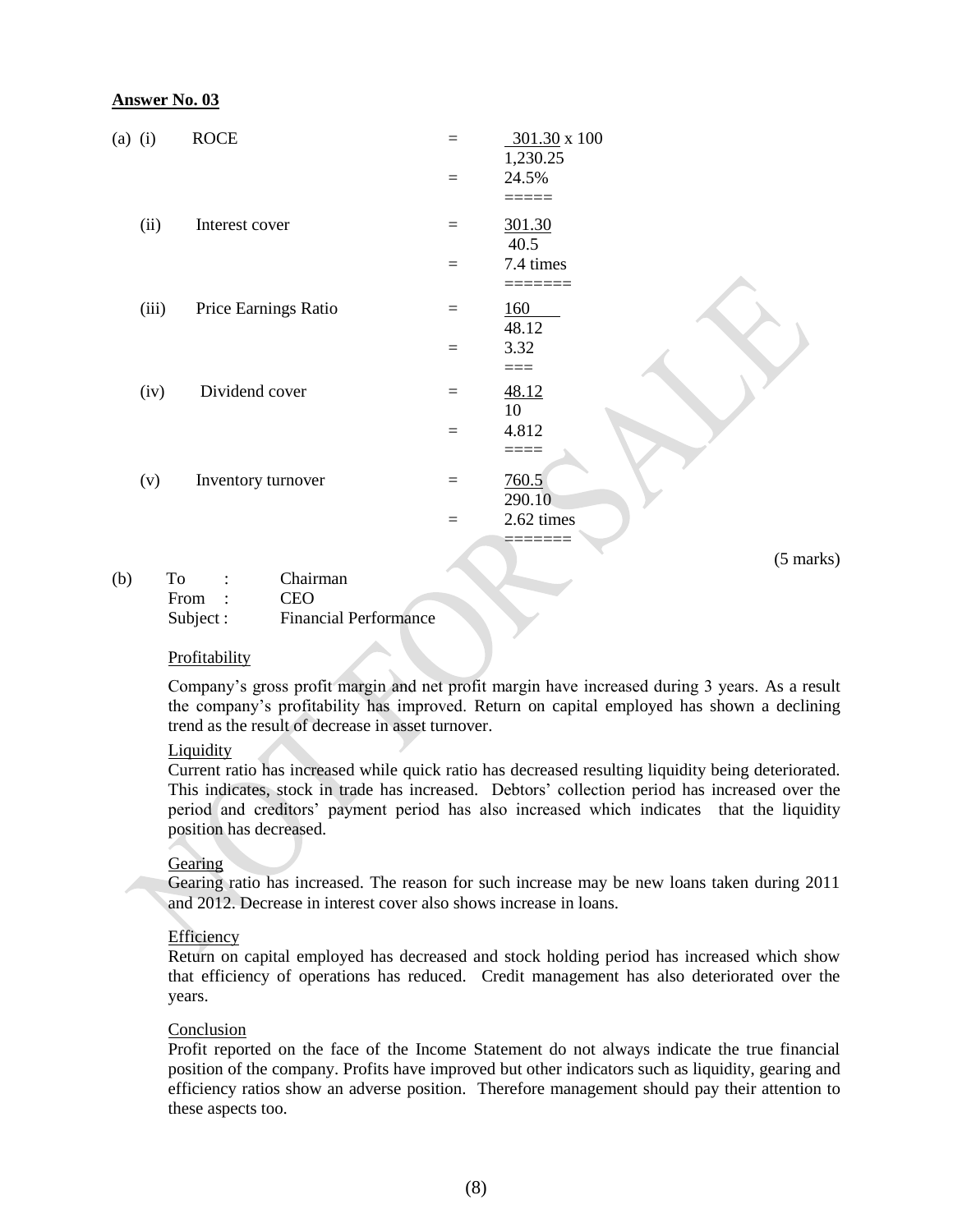- (a) It is a long term multi stakeholder, international undertaking whose mission is to develop and disseminate globally applicable sustainability reporting guidelines for voluntary use by organisaitons reporting on the economic, environmental and social dimensions of their activities products and services.
- (b) Triple Bottom Line.

It consists of three P's profit, people and planet. The concept demands that a company's responsibility lies with stakeholders rather than shareholders and the concept is made up of social, economical & environmental factors.

The phrase triple bottom line was first coined in 1994 by John Elkington, the founder of a British consultancy called sustainability. His argument was that companies should be preparing three different (and quite separate) bottom lines. One is the traditional measure of corporate profit (economical) – the "bottom line" of the profit and Loss account. The second is the bottom line of a company's people account (social) – a measure in some shape or form of how socially responsible an organization has been throughout operations. The third is the bottom line of company's "planet" account – a measure of how environmentally responsible (environmental) it has been. The triple bottom line (TBL) so consisting of the three Ps – profit, people and planet brings to measure the financial, social and environmental performance of the corporation over a period of time taking account of the full cost involved in daily business.

(b) Large listed company has a greater variety of stakeholders than a small private limited liability company. Therefore issues of corporate governance are more acute for listed companies. However there is a duty to be professionally ethical irrespective of whether the accountant is working for a public or private company.

A professional accountant must at all times adhere to the fundamental principles of professional ethics, whether working for a listed company or not.

The fundamental principles of professional ethics are drawn from the duties owed by members of the accounting profession. Professional accountants owe duties of care to the public, to those who employ them, to the profession itself and to other members of the profession. The overriding requirement is that a professional accountant must at all times perform work objectively and impartially and free from influence of any consideration that might appear to be in conflict with that requirement.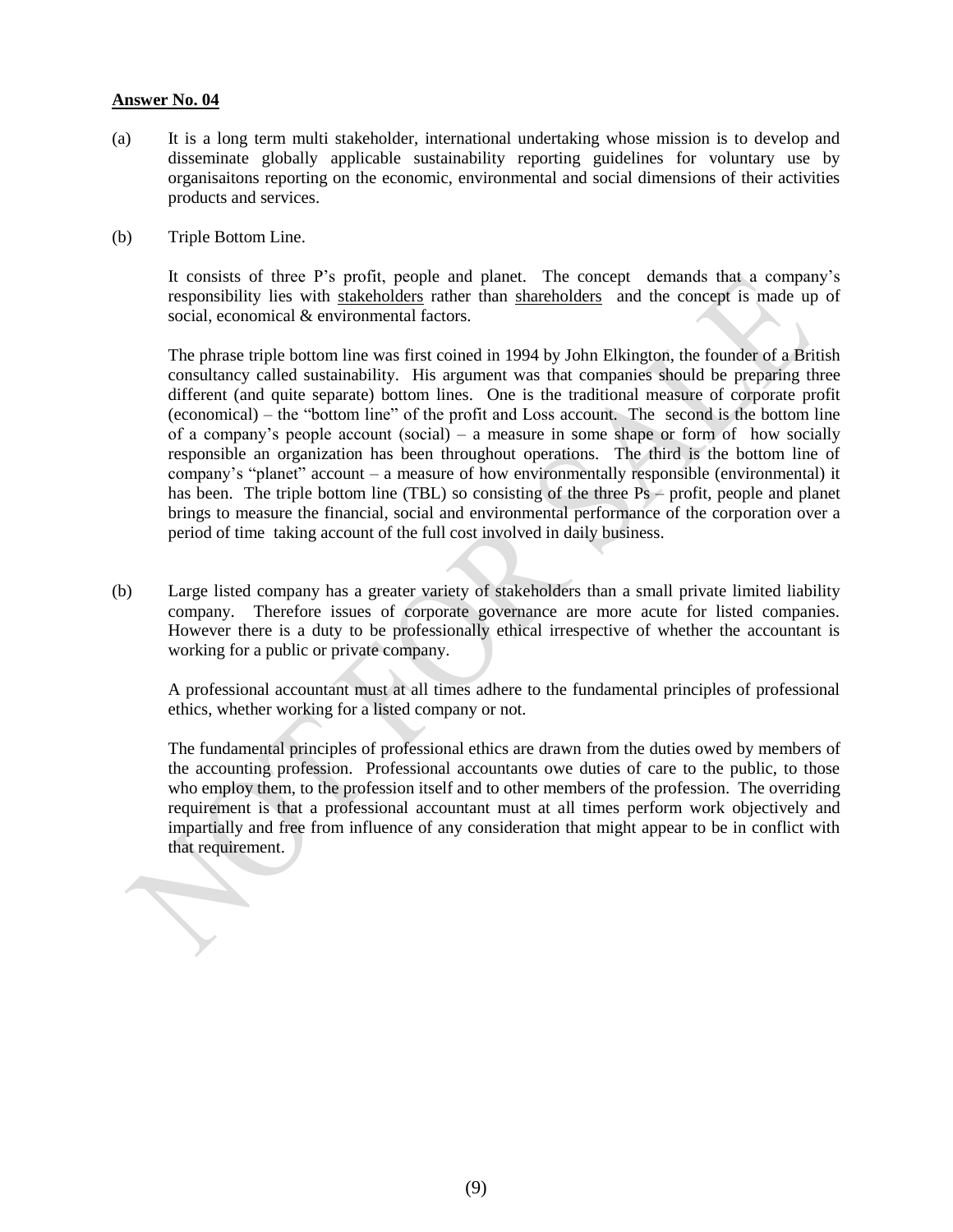| Subject: | Directors responsibilities and corporate governance |
|----------|-----------------------------------------------------|
| From :   | $Mr. X - Accountant$                                |
| To       | Mr. Asanka Tennakoon - Marketing Director           |

Many business organisations have failed during the recent past due to not managing the business as per the corporate governance. To meet these challenges faced by the business organisations the directors of the business organization must ensure that they conduct the business in transparent manner in line with the best practices practiced by the other reputed organisations. The directors should continuously improve the way they conduct the business so that they can identify the risks the business organisations are exposed to and manage them effectively.

This report deals with the nature of corporate governance and the importance of good corporate governance, and responsibilities of a director.

Corporate governance is the system within an organization that protects the interests of its diverse stakeholders. Good corporate governance is evolving from command and control dictums to a more proactive and continuous process that assesses, sources, measures and manages risks across the enterprise.

Effective governance instills a culture of sound business practices and ethics, an understanding of company risks and how to manage them and efficient, appropriately executed processes to manage and monitor risk on an ongoing basis.

The seven components of good corporate governance include,

- 1. Board of Directors and Committees. Good corporate governance depends on the attitudes, competencies and independent voices of individual directors. The two-tier board has a role to pay, as does the audit committee.
- 2. Legal and regulatory Good governance requires an awareness of and responsiveness to legal boundaries.
- 3. Business practices and Ethics. Business ethics are moral boundaries or values that a company believes it should work within.
- 4. Disclosure and transparency.
- 5. Enterprise risk management.

## 6. Monitoring

This comprises activities that ensure that all other parts of the corporate governance framework are working as expected

7. Communication.

Directors of business orgnisations are responsible to identify the risks the business organisaitons are exposed to, develop the internal controls and implement them to mitigate the risks identified etc. Further the directors are responsible to prevent and detect frauds and errors, and to prepare and present the financial statements as well.